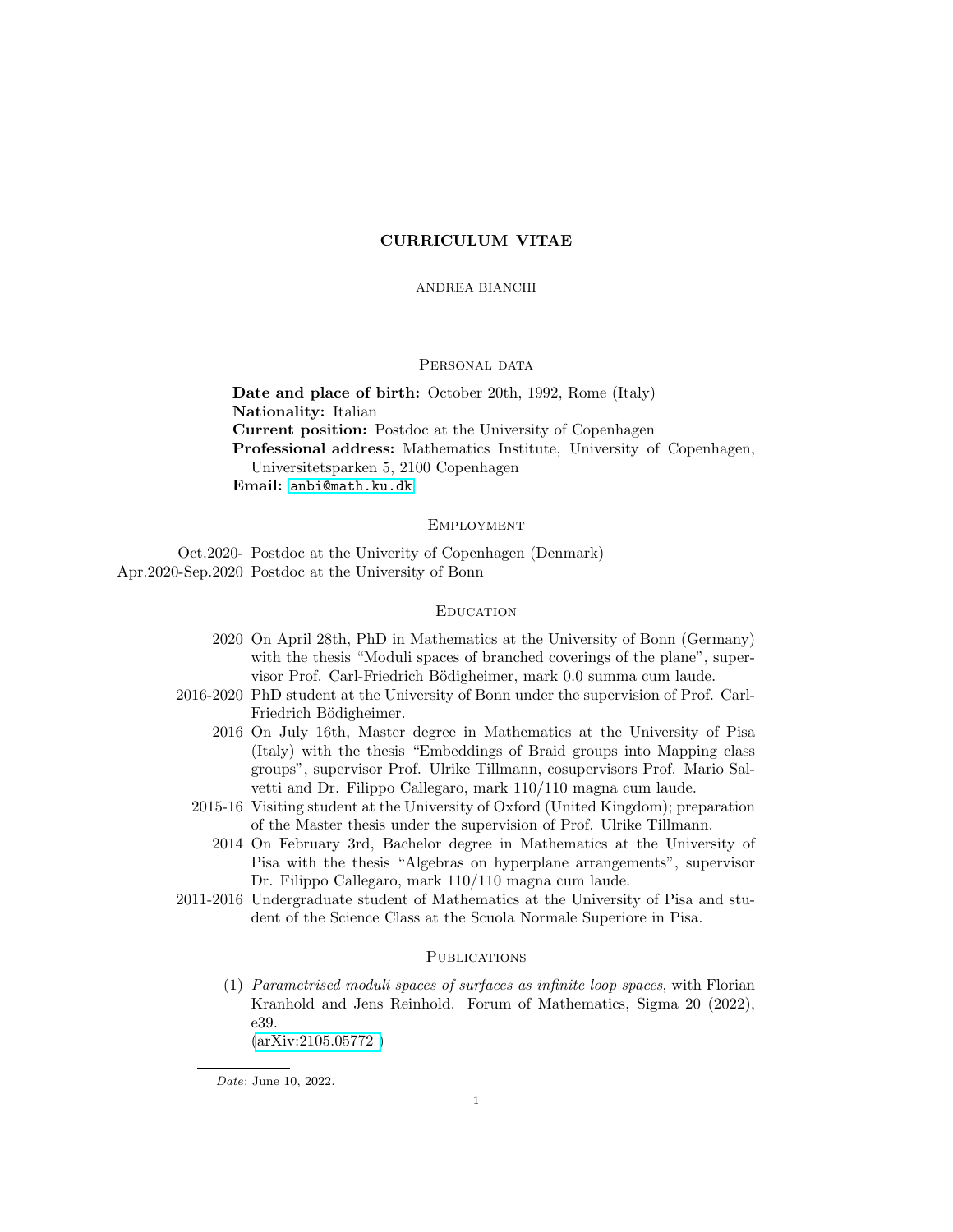#### 2 ANDREA BIANCHI

- (2) An upper bound on the topological complexity of discriminantal varieties. Homology, Homotopy and Applications 24:1 (2022) 161-176. [\(arXiv:2010.09615\)](https://arxiv.org/abs/2010.09615)
- (3) Braid groups, mapping class groups and their homology with twisted coefficients. Mathematical Proceedings of the Cambridge Philosophical Society 172:2 (2022), 249-266. [\(arXiv:1901.08028\)](https://arxiv.org/abs/1901.08028)
- (4) On the homology of the commutator subgroup of the pure braid group. Proceedings of the American Mathematical Society 149:6 (2021) 2387-2401. [\(arXiv:1905.05099\)](https://arxiv.org/abs/1905.05099)
- (5) Splitting of the homology of the punctured mapping class group. Journal of Topology 13:3 (2020) 1230-1260. [\(arXiv:1903.06065\)](https://arxiv.org/abs/1903.06065)
- (6) Topological complexity of unordered configuration spaces of surfaces, with David Recio-Mitter. Algebraic & Geometric Topology 19 (2019) 1359–1384. [\(arXiv:1712.07068\)](https://arxiv.org/abs/1712.07068)

### Accepted preprints

- (1) Mapping class group actions on configuration spaces and the Johnson filtration, with Jeremy Miller and Jennifer Wilson, 2021. To appear in Transactions of the American Mathematical Society. [\(arXiv:2104.092537\)](http://arxiv.org/abs/2104.092537)
- (2) Vertical configuration spaces and their homology, with Florian Kranhold, 2021.

To appear in Quarterly Journal of Mathematics. [\(arXiv:2103.12137\)](https://arxiv.org/abs/2103.12137)

### **PREPRINTS**

- (1) On Generators and Relations of the Rational Cohomology of Hilbert Schemes, with Alexander Mangulad Christgau and Jonathan Sejr Pedersen, 2022. [\(arXiv:2201.13353\)](http://arxiv.org/abs/2201.13353)
- (2) Moduli spaces of Riemann surfaces as Hurwitz spaces, 2021. [\(arXiv:2112.10864\)](http://arxiv.org/abs/2112.10864)
- (3) Deloopings of Hurwitz spaces, 2021. [\(arXiv:2107.13081\)](http://arxiv.org/abs/2107.13081)
- (4) A coordinate-free definition of Hurwitz spaces, 2021. [\(arXiv:2107.01167\)](http://arxiv.org/abs/2107.01167)
- (5) Partially multiplicative quandles and simplicial Hurwitz spaces, 2021. [\(arXiv:2106.09425\)](http://arxiv.org/abs/2106.09425)

### **TALKS**

- 11.03.2022 Algebra and Representation Theory Seminar. Mathematical Institute of the Univerity of Tor Vergata, Rome
- 11.02.2022 Higher algebraic structures in algebra, topology and geometry. Institute Mittag-Leffler, Djursholm (Sweden)
- 11.11.2021 "Moduli and Friends" Seminar. Mathematical Institute of the Romanian Academy, Bucharest (Romania, online)
- 11.11.2021 Algebraic Topology Seminar. IMUNAM, Mexico City (Mexico, online)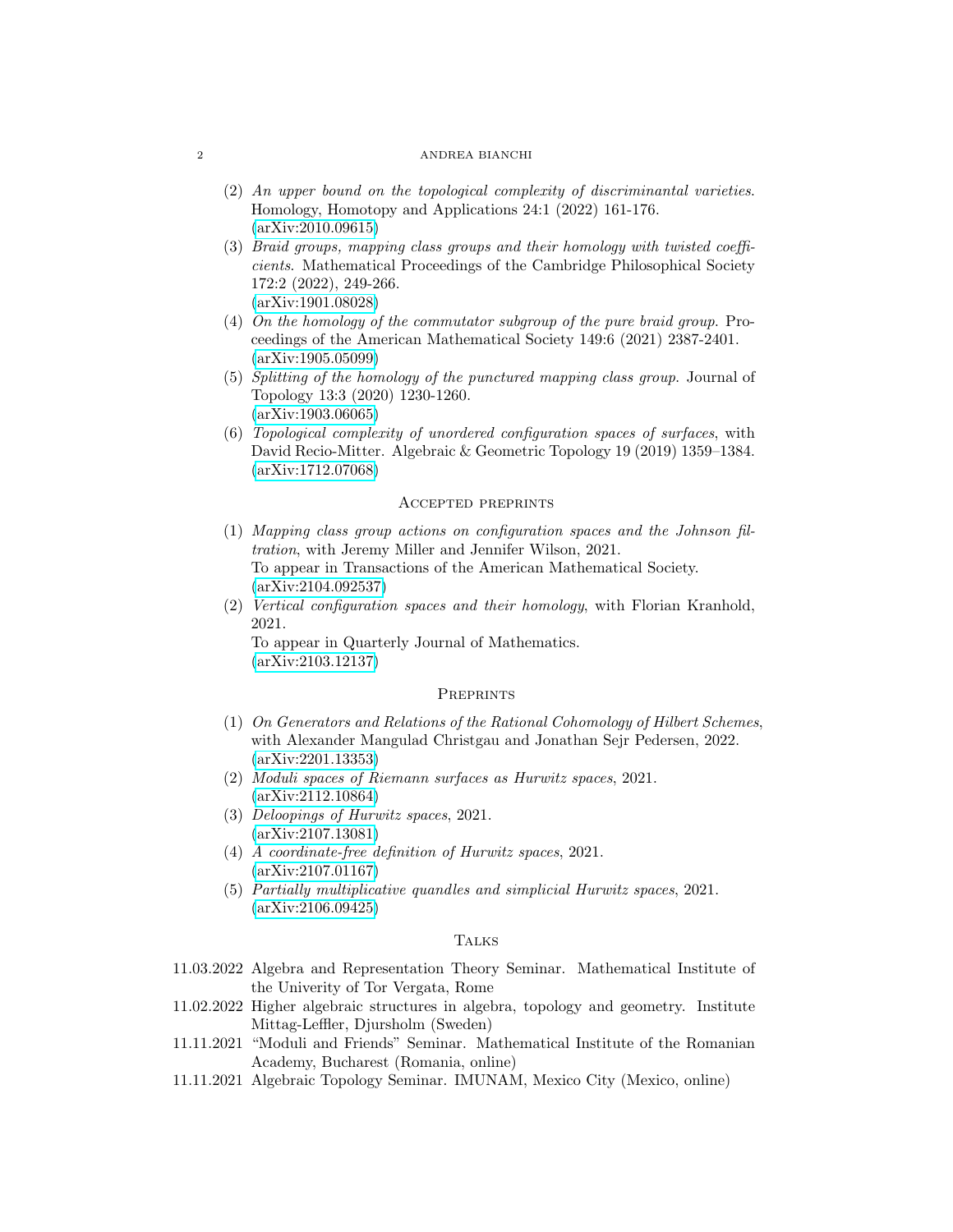#### CURRICULUM VITAE 3

- 8.11.2021 Geometry and Topology Seminar. University of Glasgow (United Kingdom, online)
- 18.05.2021 Topology Seminar. University of Warwick (United Kingdom, online)
- 04.05.2021 Topology Seminar. University of Bonn (online)
- 20.04.2021 Topology Seminar. Northeastern University, Boston (USA, online)
- 17.12.2020 AATRN Topological Complexity Seminar (online)
- 9.9.2020 Topology Seminar. Purdue University, West Lafayette (USA, online).
- 25.5.2020 Topology Seminar. University of Münster (Germany, online).
- 27.1.2020 Algebra and Topology Seminar, University of Copenhagen.
- 26.7.2019 Young Topologists Meeting. EPFL, Lausanne (Switzerland).
- 18.6.2019 Topology Seminar. University of Bochum (Germany).
- 21.5.2019 Topology Seminar. University of Bonn.
- 08.5.2019 Differential Geometry and Topology Seminar. University of Cambridge (United Kingdom).
- 18.9.2018 Joint Meeting of UMI-SIMAI-PTM: Geometric Aspects of Applied Topology. University of Wroclaw (Poland).
- 18.6.2018 International Conference on Manifolds, Groups and Homotopy. Skye (United Kingdom).
- 8.3.2018 Doctoral Seminar. University of Strasbourg (France).
- 10.6.2016 Junior Geometry Seminar. Imperial College of London (United Kingdom).

### Organisation of events

- 15-19.11.2021 Coorganiser of the workshop "Homology and homotopy of configuration spaces". Copenhagen.
	- Jan.2021- Coorganiser of the weekly Algebra and Topology Seminar at the University of Copenhagen.

#### Conferences attended

- 2.6.2022 Moduli of Curves in Stockholm. Institute Mittag-Leffler, Djursholm.
- 31.5-1.6.2022 Göran Gustafsson Symposium. Institute Mittag-Leffler, Djursholm.
- 30.1-19.2.2022 Research program "Higher algebraic structures in algebra, topology and geometry ". Institute Mittag-Leffler, Djursholm.
- 15-19.11.2021 Workshop "Homology and homotopy of configuration spaces". Copenhagen.
- 23-27.8.2021 Workshop "Cohomology of Arithmetic Groups: Duality, Stability, and Computations". Banff (Canada, online).
- 23-27.8.2021 Masterclass "Topological field theories and factorization homology". Copenhagen.
- 28.6-2.7.2021 Masterclass "High dimensional cohomology of moduli spaces". Copenhagen.
- 21-25.6.2021 Manifolds and K-theory: the legacy of Andrew Ranicki. Edinburgh (United Kingdom, online).
- 23-29.5.2021 Seminar on cellular  $E_k$ -Algebras, Oberwolfach (Germany, online).
- 26.7-1.8.2020 Topologie. Oberwolfach (online).
- 8-9.11.2019 NRW Topology Meeting. Düsseldorf (Germany).
- 22-26.7.2019 Young Topologists Meeting. EPFL, Lausanne.
- 10-11.5.2019 NRW Topology Meeting. Bochum.
- 10-11.5.2019 NRW Topology Meeting. Bochum.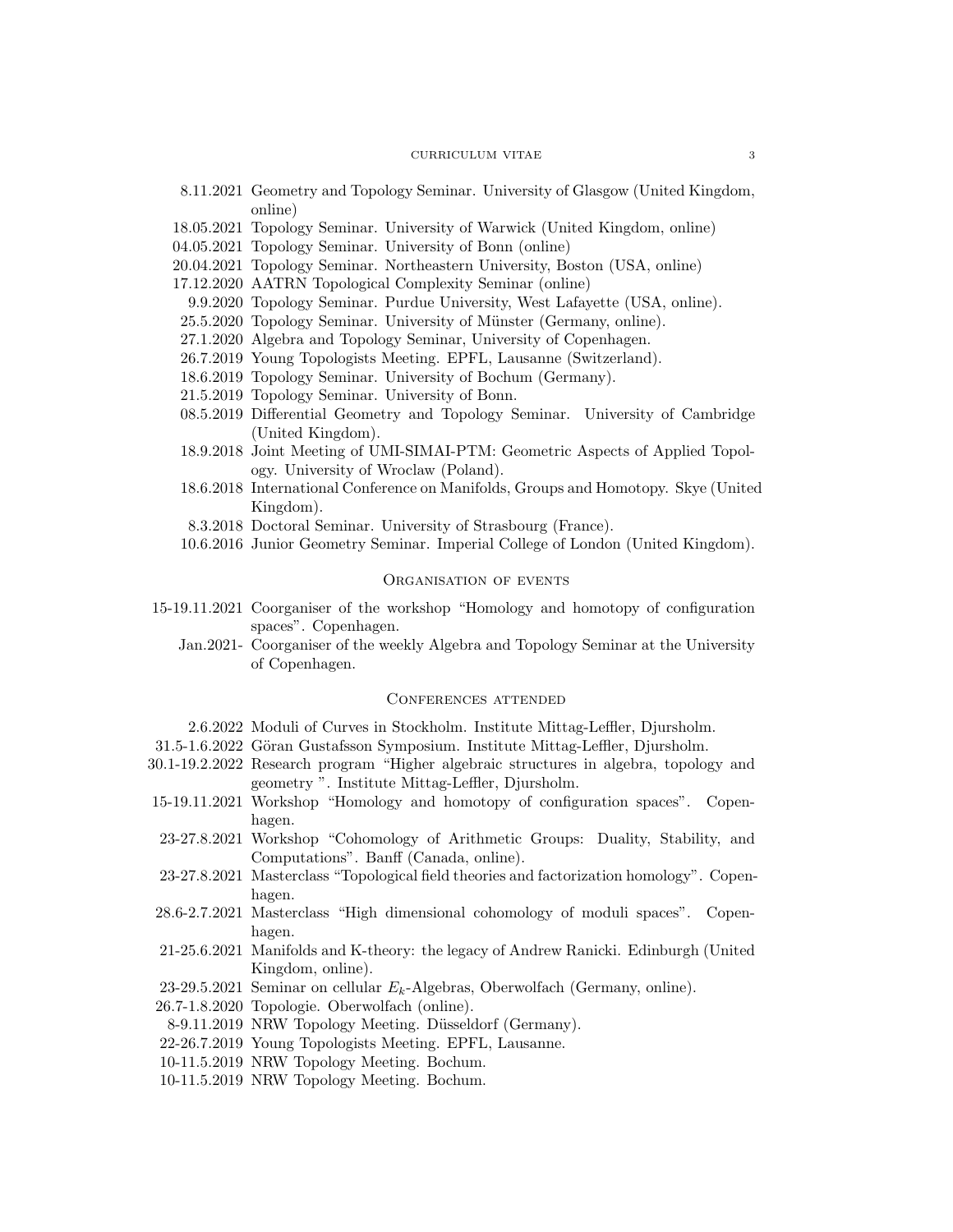- 17-20.9.2018 Joint Meeting of UMI-SIMAI-PTM. Wroclaw.
- 9-13.7.2018 Young Topologists Meeting. Copenhagen.
- 18-22.6.2018 International Conference on Manifolds, Groups and Homotopy. Skye.
- 20-21.4.2018 NRW Topology Meeting. Bonn.
- 14-15.12.2017 Bavarian Geometry and Topology Meeting. Augsburg (Germany).
	- 8-12.8.2017 Applied Algebraic Topology. Sapporo (Japan).
	- 3-7.7.2017 Young Topologists Meeting. Stockholm (Sweden).
	- 5-9.6.2017 Groups, Manifolds and K-Theory. Münster.
- 24.4-6.5.2017 Applied and Computational Algebraic Topology. Bonn.
- 13-15.2.2017 Young researchers in homotopy theory and categorical structures. Bonn.
- 20-21.10.2016 Configuration Spaces and Moduli Spaces in Homotopy Theory. Bonn.
- 9.9.2016 OAC-manifolds meeting. Cambridge.
- 20-21.6.2016 Algebra in Geometry. Copenhagen.
- 13-14.6.2016 ECSTATIC (Early Career Stage Topologists AT Imperial College). London. 3.5.2016 OAC-manifolds meeting. Aberdeen (United Kingdom).
- 22.2.2016 OAC-manifolds meeting. Oxford.
- 28.9-2.10.2015 Algebraic Topology: manifolds unlocking higher structures. Oxford.
- 27-31.7.2015 New developments in TQFT. Aarhus (Denmark).
	- 9-13.2.2015 Perspectives in Lie Theory: Algebraic topology, geometric and combinatorial group theory. Pisa.

### **TEACHING**

- Nov.2021-Jan.2022 Lecturer for "Homological Algebra" (Bachelor and Master, with prof. J.Grodal and Kaif Hilman), Copenhagen, 5h per week
- Sep.2021-Nov.2021 Tutor for "Topics in Geometry" (Master and PhD, with prof. N.M.Møller), Copenhagen, 2h per week
- Nov.2020-Jan.2021 Tutor for "Topics in Algebraic Topology" (Master and PhD, with prof. L.Hesselholt), Copenhagen, 3h per week
	- Apr.-Sep. 2020 Organiser of the Graduate Seminar "Operads in Algebra and Topology" (Master, with Florian Kranhold), Bonn, 2h per week
	- Apr.-Sep. 2020 Teaching Assistant for "Topology II" (Bachelor, with prof. C.F.Bödigheimer), Bonn, 2h per week
	- Apr.-Sep. 2019 Tutor for "Introduction to Complex Analysis" (Bachelor, with prof. C.F.Bödigheimer), Bonn, 2h per week
	- Apr.-Sep. 2018 Tutor for "Algebraic Topology II" (Master, with prof. C.F.Bödigheimer), Bonn, 2h per week
- Sep.2017 Mar.2018 Tutor for "Algebraic Topology I" (Master, with prof. C.F.Bödigheimer), Bonn, 2h per week
	- Apr.-Sep. 2017 Tutor for "Topology II" (Bachelor, with prof. C.F.Bödigheimer), Bonn, 2h per week

### REFEREE JOBS

Referee for the following journals.

- Journal of Topology (1 article);
- Groups, Geometry and Dynamics (1 article);
- International Journal of Algebra and Computation (1 article);
- Mathematische Annalen (1 article).

 $30.11-1.12.2018$  NRW Topology Meeting. Münster.